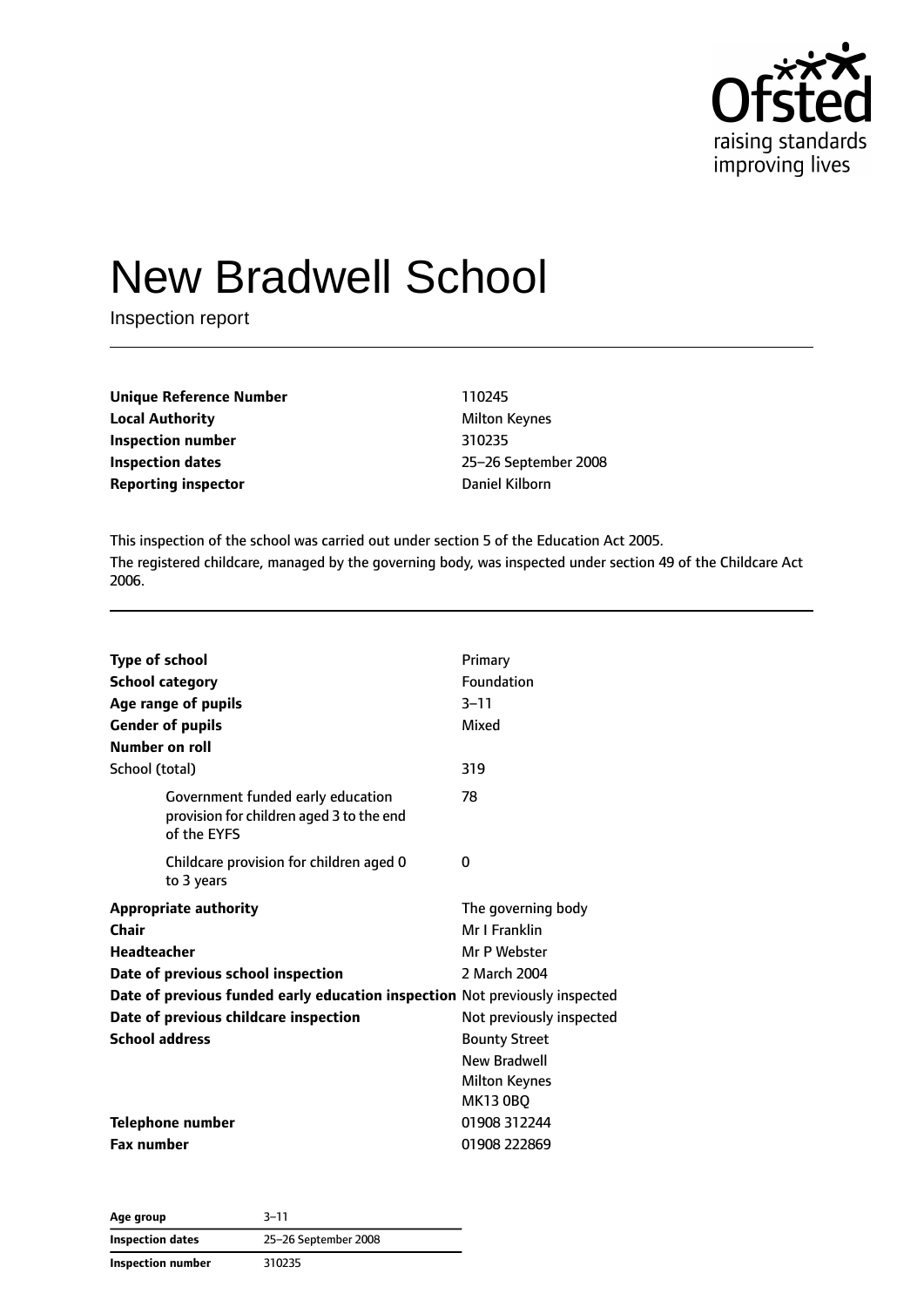.

<sup>©</sup> Crown copyright 2008

Website: www.ofsted.gov.uk

This document may be reproduced in whole or in part for non-commercial educational purposes, provided that the information quoted is reproduced without adaptation and the source and date of publication are stated.

Further copies of this report are obtainable from the school. Under the Education Act 2005, the school must provide a copy of this report free of charge to certain categories of people. A charge not exceeding the full cost of reproduction may be made for any other copies supplied.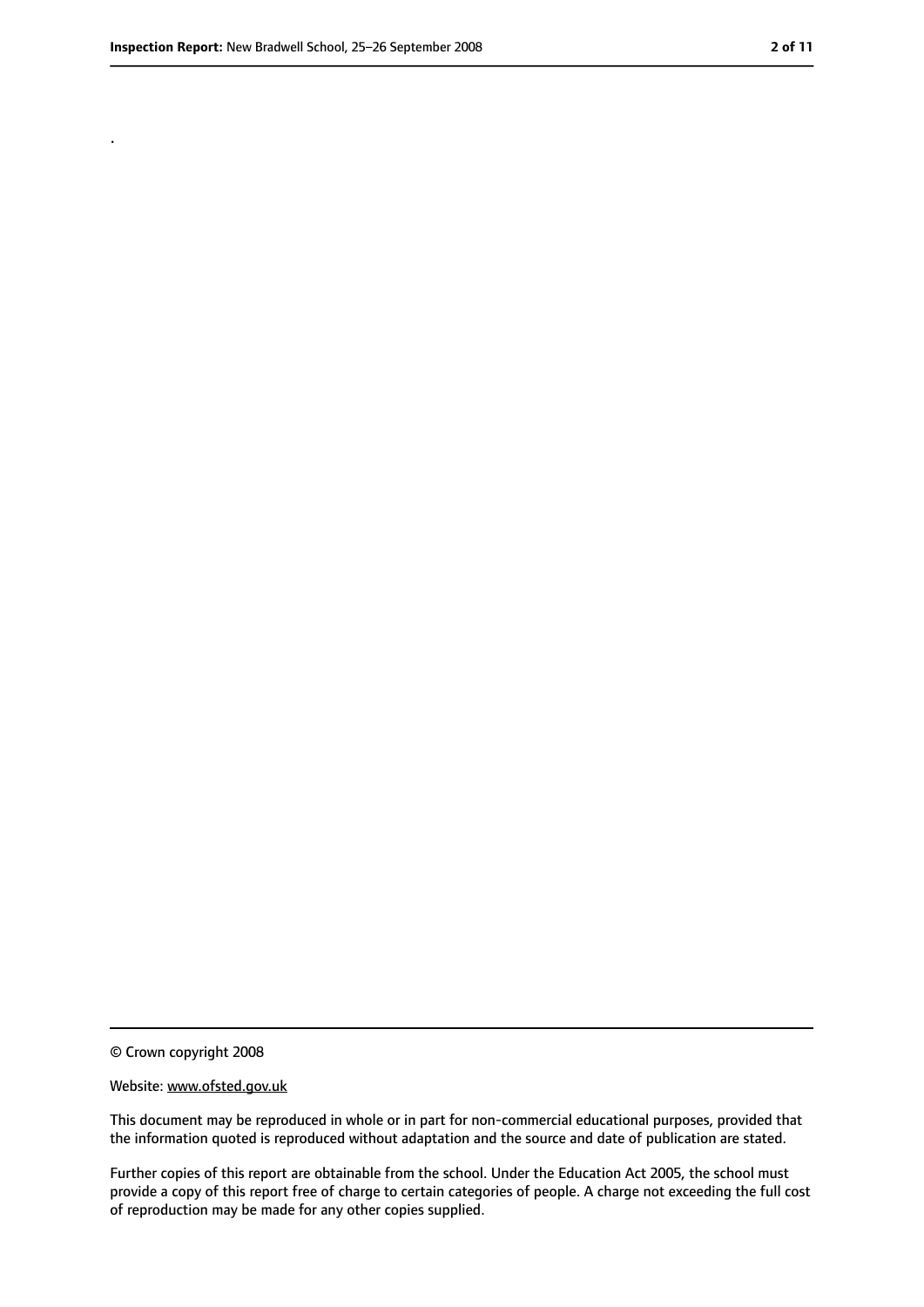# **Introduction**

The inspection was carried out by three Additional Inspectors.

#### **Description of the school**

The school serves a community that is long established in Milton Keynes. However, in recent years the proportion of pupils who join or leave the school at other than the normal times has increased and is now well above average. The proportion of pupils eligible for free school meals is above average. The vast majority of pupils are of White British heritage. The school provides Early Years Foundation Stage (EYFS) education and children start the Nursery in the September of the year in which they become four years old and transfer to the two Reception classes in the September of the year they become five years of age. The proportion of pupils with learning difficulties and disabilities (LDD), including those with special educational needs (SEN), is above average. Most of these have moderate learning difficulties. There is additional provision for ten pupils with statements of special educational need, which relate to communication and language needs. The school has achieved the Investors in People status, the Silver Healthy Schools Award and the Level 2 Sustainability Award. A new headteacher took up post in September 2008.

#### **Key for inspection grades**

| Grade 1 | Outstanding  |
|---------|--------------|
| Grade 2 | Good         |
| Grade 3 | Satisfactory |
| Grade 4 | Inadequate   |
|         |              |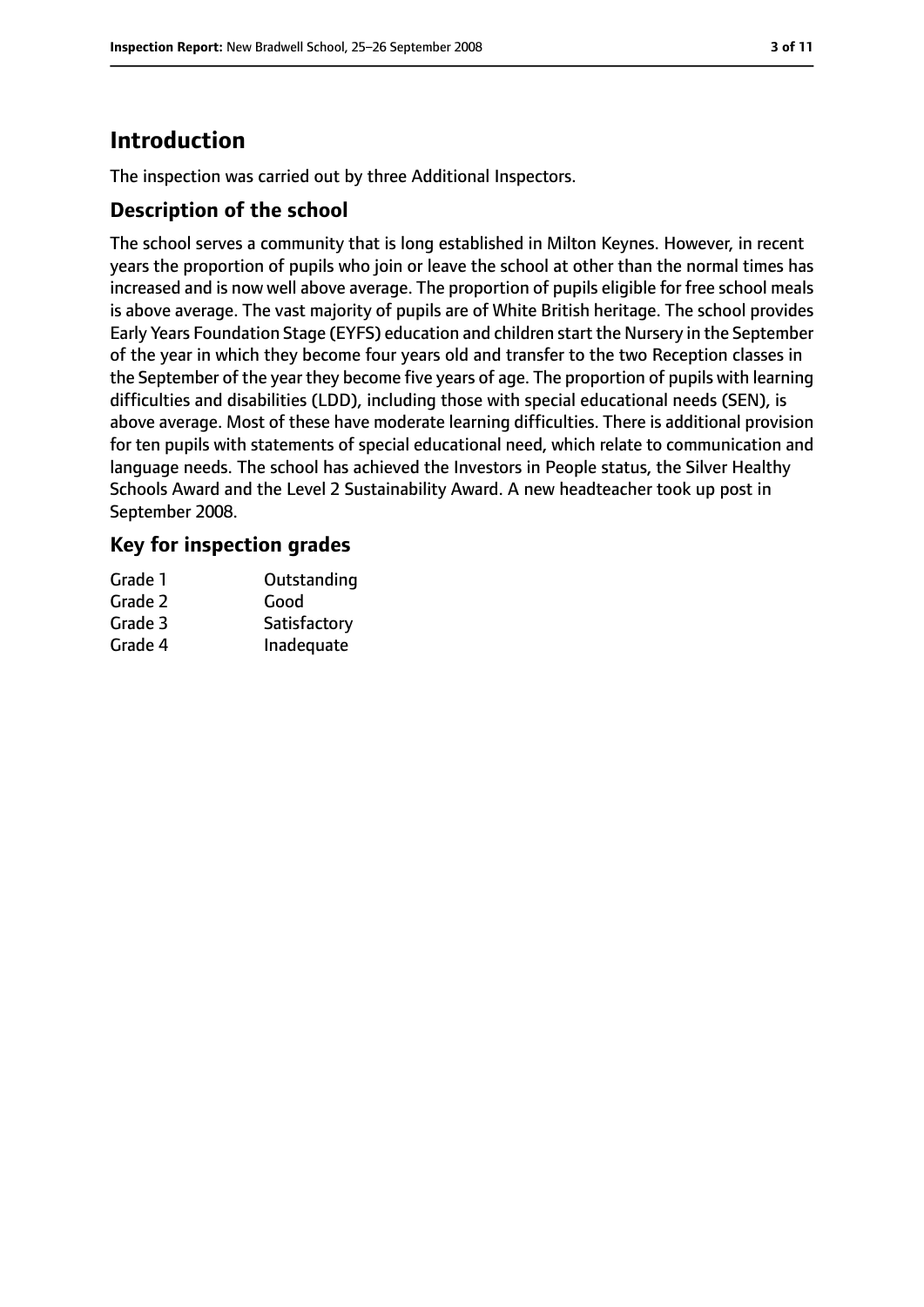# **Overall effectiveness of the school**

#### **Grade: 3**

The school provides a satisfactory education and has made adequate progresssince the previous inspection. Within this satisfactory picture there are a number of good aspects. Pupils' personal development and well-being, including their spiritual, moral, social and cultural development, are good. They enjoy learning and their behaviour and attitudes to learning are mostly exemplary. Pupils develop a good understanding of what constitutes a healthy life style and know how to keep safe. Care, guidance and support are good. The school is at the heart of its community and makes a good contribution to community cohesion. Almost all parents are supportive of the school in all aspects of its work. One parent wrote, 'I have always been happy my child attends New Bradwell School. There have been a range of educational and social activities that have contributed to my child's development in a very positive way.'

From a typically low starting point on entry for many children, pupils of all backgrounds and abilities, and those who enter at different times, achieve satisfactorily. By the end of Year 6 standards have risen steadily since the previous inspection and show a marked improvement over the past year. They are now broadly average in English, mathematics, science and information and communication technology (ICT). Across the school, standards in writing and mathematics are not as strong as those in other subjects, since fewer pupils reach the higher National Curriculum levels.

Pupils' satisfactory achievement reflects the impact of satisfactory teaching over time. The mostly good teaching seen during the inspection paints an improving picture. Excellent relationships and high expectations of behaviour are particularly strong features in all of the teaching. There are, however, inconsistencies in the use of day to day assessment that leads to a lack of challenge in some lessons for more able pupils. There is a good curriculum that has an excellent range of enrichment activities.

Leadership and management are satisfactory overall. The new headteacher and well established deputy headteacher are forming a strong partnership and share a common vision and high aspirations for the pupils. Self-evaluation is satisfactory. The school is aware that more needs to be done to improve achievement, standards and the quality of teaching and to embed new initiatives securely across the school. Systems to assess the progress of individuals and groups across the school are not yet fully developed. Good teamwork is established and staff morale is high. The capacity for improvement is satisfactory. However, the new headteacher has quickly identified important areas for development. He has the support of parents, staff, governors and pupils and communicates a clear vision for the future. This indicates a strengthening of the capacity to move the school forward at a more rapid pace.

#### **Effectiveness of the Early Years Foundation Stage**

#### **Grade: 2**

Most children enter the Nursery with skills and abilities that are typically below those expected for their age, particularly in communication, language and literacy (CLL) and knowledge and understanding of the world (KUW). With good teaching in the EYFS, children make good progress in all areas of their learning, although a significant minority does not reach all the goals expected for their age in CLL and KUW on entry to Year 1. Relationships are excellent and engender confidence in the children and a love of learning. There is a good curriculum that stimulates and encourages children to want to learn. This includes effective planning and the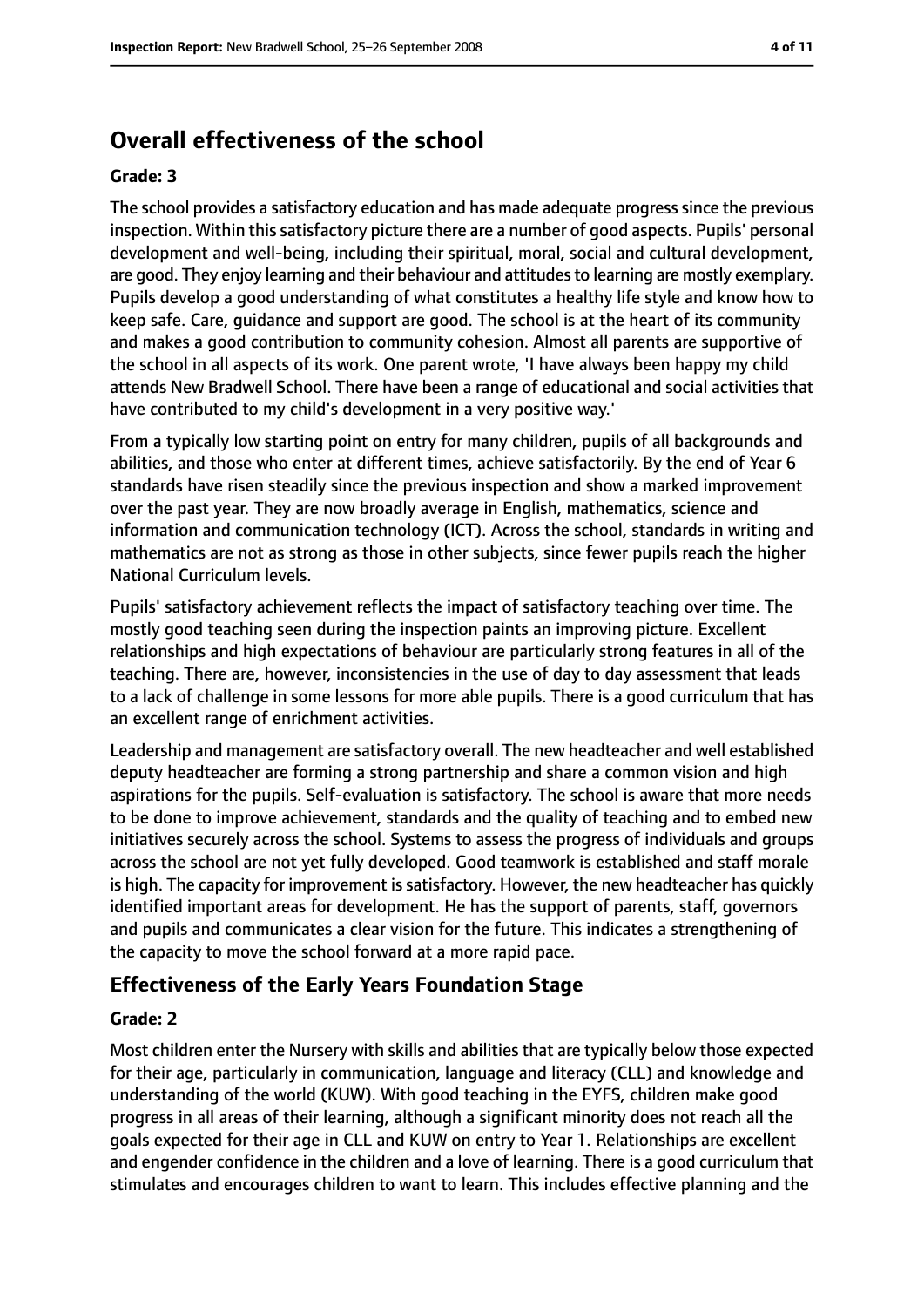free flow use of the indoor and outdoor accommodation. There is a strong and successful emphasis on the development of independence in selecting and carrying out activities and many opportunities for children to play and learn individually and in groups. Assessment systems are good and provide a clear indication of children's individual progress. There is a greater and a more consistent focus on letters and sounds work. This is accelerating children's progress in this aspect of their learning. There are plans to organise home visits in the Nursery to forge closer links with parents.

#### **What the school should do to improve further**

- Raise standards in writing and mathematics and use day-to-day assessment more effectively to provide greater challenge for the more able pupils.
- Improve the quality of teaching and learning to ensure pupils make more consistently good progress.
- Develop a whole school tracking and assessment system that provides a more cohesive view of pupils' progress.

A small proportion of the schools whose overall effectiveness is judged satisfactory but which have areas of underperformance will receive a monitoring visit by an Ofsted inspector before their next section 5 inspection.

# **Achievement and standards**

#### **Grade: 3**

Pupils' achievement, including that of pupils who have LDD, is satisfactory overall. Those pupils who have statements of special educational need make good progress when they are supported in the communication unit. Although progress is satisfactory overall, it is better in reading and science than in writing and mathematics because teaching is stronger in these subjects. The school is beginning to address, with some success, low standards over the last four years. High mobility of pupils and high numbers of pupils with LDD has presented continual and additional challenge for senior leaders and teachers. Current standards are below average by the end of Year 2. Standards by the end of Year 6 have risen steadily for the past four years and are now broadly average. This is largely the result of more focused additional support, smaller classes and consistently good teaching in Year 6. Pupils' writing, and their ability to apply their basic skills in mathematics to investigative work, are weaker aspects of their learning. There has been good improvement in pupils' skills in ICT and standards are broadly in line with levels expected for their age.

# **Personal development and well-being**

#### **Grade: 2**

Pupils work and play well together, value friendships and show a very good understanding of each other's needs. They enjoy school. Pupils speak favourably about all aspects of school life but particularly enjoy the clubs, visits and the opportunity to learn musical instruments. As a result, their confidence and self-esteem grow. Pupils take pride in developing skills and talents and sharing information with others. For example, in the weekly Forum assembly pupils speak confidently in front of others and applaud each other's achievements. Behaviour is excellent. Pupils get on well together and know who to speak to if they have a problem. They have a clear understanding of what makes a healthy lifestyle and how to remain safe. Visits to ' Hazard Alley,' for example, help pupils to develop a good understanding of safety. The level of contribution made by pupils to the school community is good, although their view of global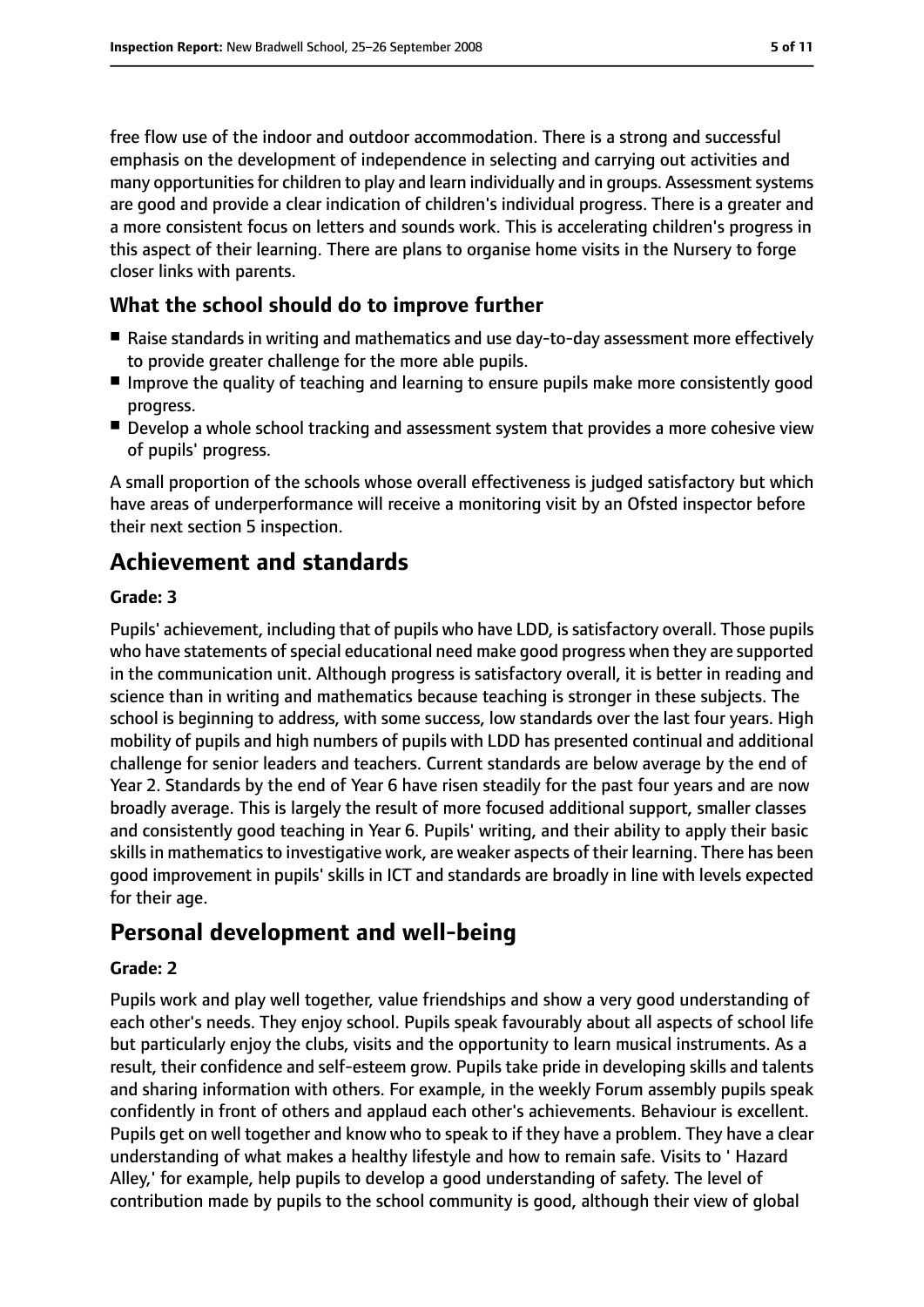communities is only satisfactory. They willingly and keenly take on responsibility. These skills, together with their improving basic skills, prepare pupils well for the next stage of their education.

# **Quality of provision**

#### **Teaching and learning**

#### **Grade: 3**

There are clear signs that teaching is improving and, during the inspection, the majority of lessons observed were good. This is beginning to ensure greater consistency in learning. Teaching is consistently good in Year 6 and helps pupils make good progress. There are common strengths across all year groups. Relationships, classroom management and high expectations of behaviour are particularly strong. This ensures that behaviour is often outstanding and lessons proceed in a calm and orderly manner. Teaching assistants and the inclusion manager in the communication unit provide good support for pupils with LDD. This support enables these pupils to be fully included and make similar progress to their classmates. Interactive whiteboards are used well in most lessons, although classroom computers are underused. Across the school, the teaching of literacy is stronger than the teaching of mathematics. In mathematics, there are not enough opportunities for pupils to develop investigative approaches to learning. The school recognises that assessment information is not yet used consistently to support and challenge the more able pupils, particularly in writing and mathematics.

#### **Curriculum and other activities**

#### **Grade: 2**

The curriculum is broad and balanced and places appropriate emphasis on developing basic skills. Curriculum enrichment through music, the arts, sport and residential and day visits across all year groups, makes an excellent contribution to pupils' love of school and their personal and social development. There is good provision for pupils with LDD and this ensures that the curriculum is accessible to all. The curriculum has a strong community dimension and includes many activities that involve pupils in the local community. Regular enrichment days, most recently on history, involve pupils using skills across a range of subjects and give them insights into the wider community. The school recognisesthe need to strengthen curricular links between subjects to make learning more meaningful and to provide more opportunities for pupils to use and apply their skills across the curriculum. The curriculum for the youngest pupils in Year 1 has been revised to take account of the children who are not yet ready for work on the National Curriculum.

#### **Care, guidance and support**

#### **Grade: 2**

A community atmosphere of harmony and tolerance encourages pupils to develop good personal qualities. Strong emphasis is placed on pastoral care and good use is made of outside expertise to support the most vulnerable pupils and their families. Pupils develop individual talents in art and music with a positive effect on personal development. Pupils with LDD are supported well and encouraged to fully participate in all class activities. Pupils have their own personal targets for literacy and numeracy that help them judge how well they are doing. Marking overall is good and contains helpful comments on how pupils might improve their work.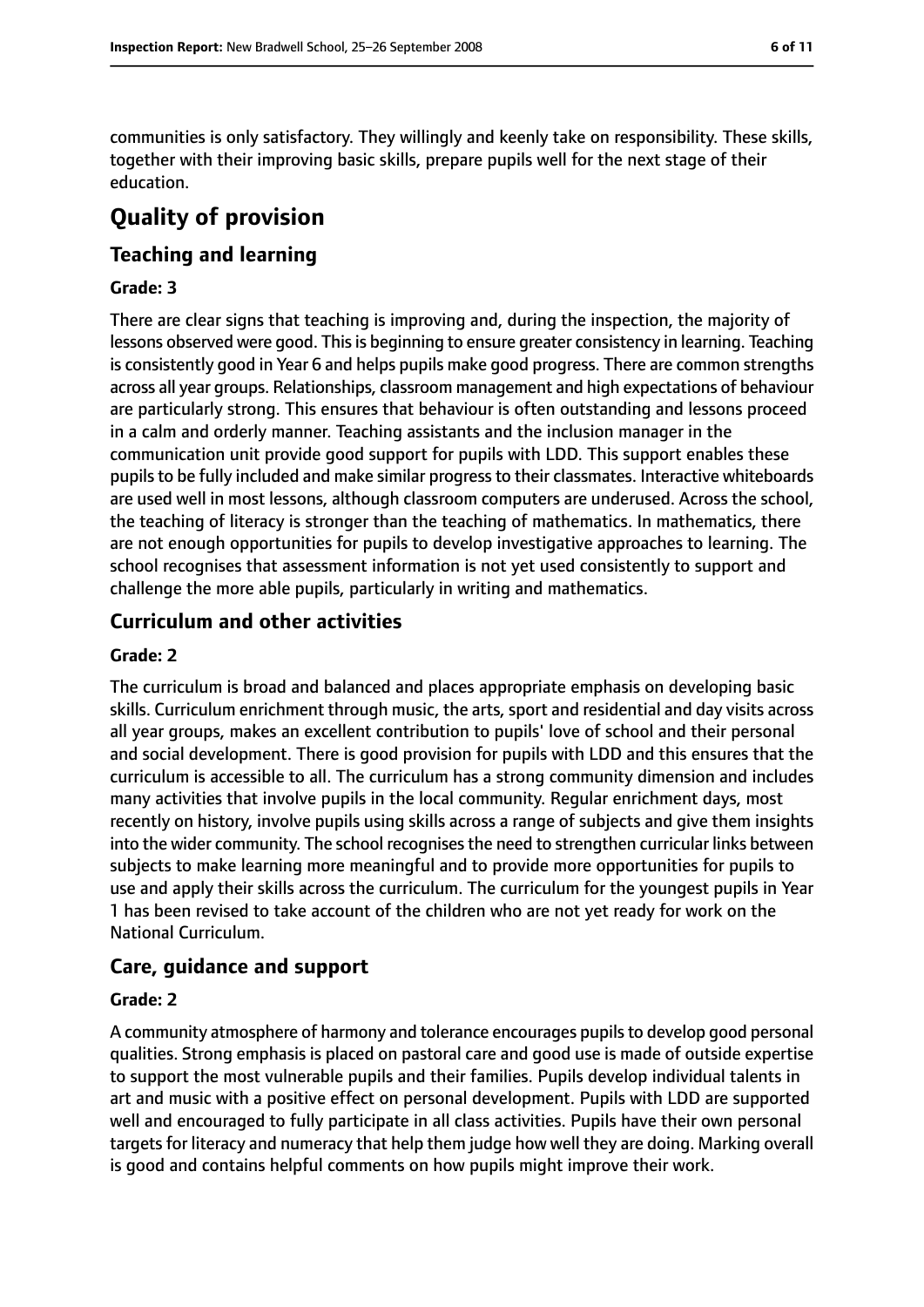### **Leadership and management**

#### **Grade: 3**

The new headteacher has quickly established good relationships with parents, staff and pupils. He communicates a clear vision and has high aspirations for all pupils. Although there has been monitoring and evaluating of teaching, this has lacked sufficient consistency and rigour, and has had limited impact on smoothing out inconsistencies in pupils' progress. The new headteacher receives very good support from the experienced deputy headteacher, who is a good role model in her own teaching. They have restructured and strengthened the senior leadership team and have a clear understanding of the strengths of the school and where improvement is needed. Governors are led by an experienced and hardworking chairperson. They support the school well, are now more effectively monitoring its work, and increasingly holding it to account for its performance. Office staff help the school run efficiently on a day to day basis.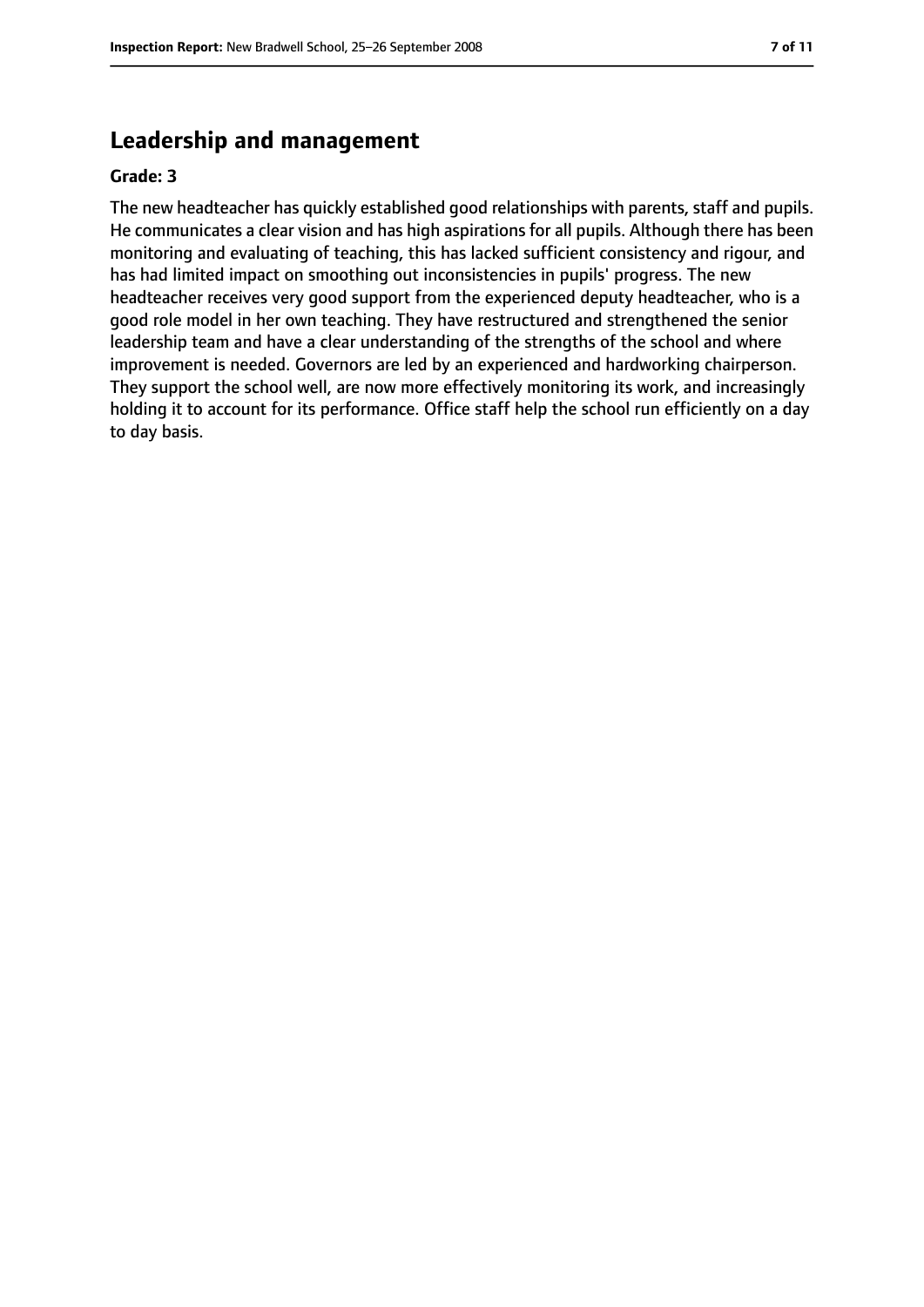**Any complaints about the inspection or the report should be made following the procedures set out in the guidance 'Complaints about school inspection', which is available from Ofsted's website: www.ofsted.gov.uk.**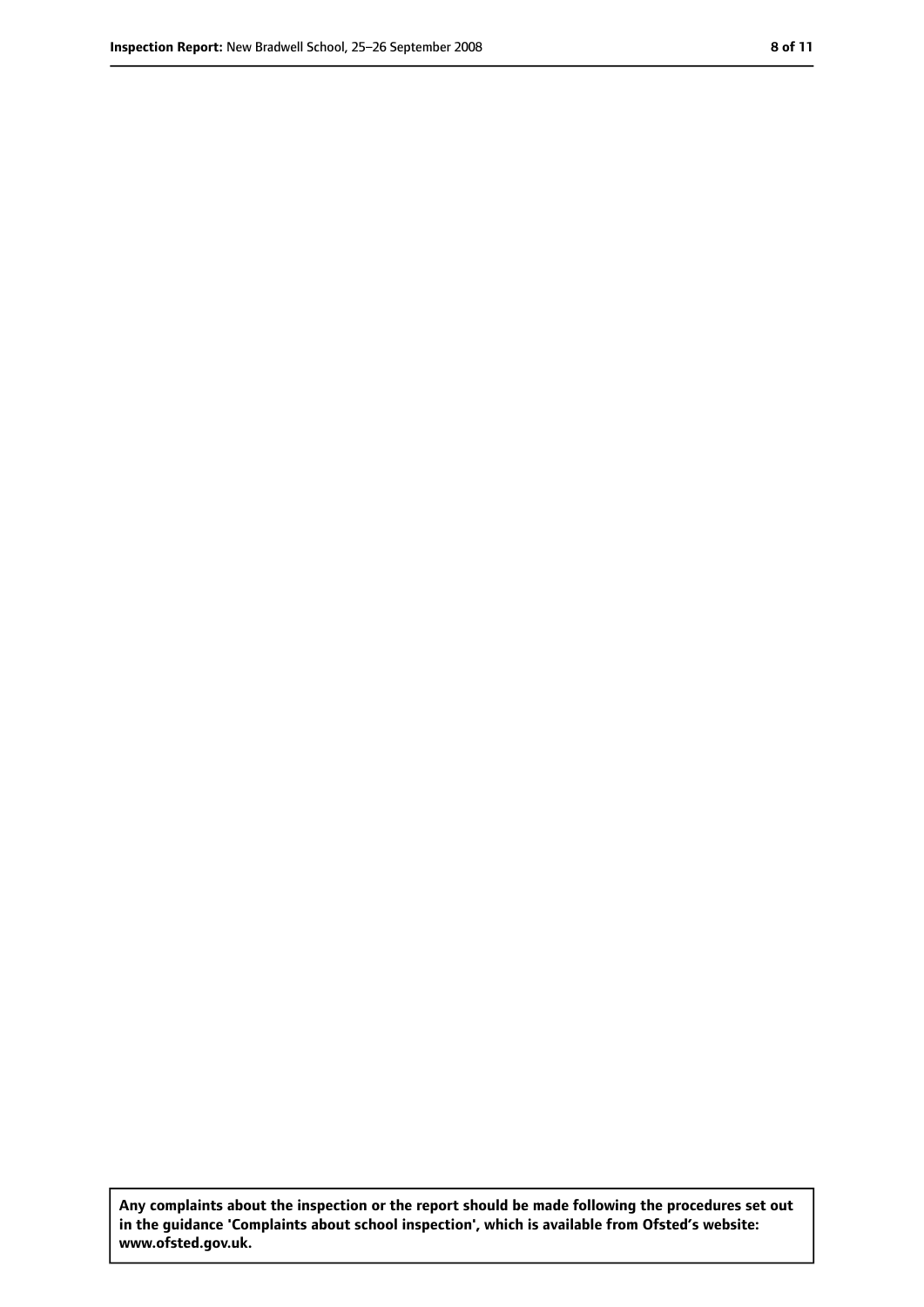# **Inspection judgements**

| Key to judgements: grade 1 is outstanding, grade 2 good, grade 3 satisfactory, and | School  |
|------------------------------------------------------------------------------------|---------|
| arade 4 inadequate                                                                 | Overall |

#### **Overall effectiveness**

| How effective, efficient and inclusive is the provision of<br>education, integrated care and any extended services in meeting the<br>needs of learners? |     |
|---------------------------------------------------------------------------------------------------------------------------------------------------------|-----|
| Effective steps have been taken to promote improvement since the last<br>inspection                                                                     | Yes |
| How well does the school work in partnership with others to promote learners'<br>well being?                                                            |     |
| The capacity to make any necessary improvements                                                                                                         |     |

# **Effectiveness of the Early Years Foundation Stage**

| How effective is the provision in meeting the needs of children in the<br><b>EYFS?</b>       |  |
|----------------------------------------------------------------------------------------------|--|
| How well do children in the EYFS achieve?                                                    |  |
| How good are the overall personal development and well-being of the children<br>in the EYFS? |  |
| How effectively are children in the EYFS helped to learn and develop?                        |  |
| How effectively is the welfare of children in the EYFS promoted?                             |  |
| How effectively is provision in the EYFS led and managed?                                    |  |

#### **Achievement and standards**

| How well do learners achieve?                                                                               |  |
|-------------------------------------------------------------------------------------------------------------|--|
| The standards <sup>1</sup> reached by learners                                                              |  |
| How well learners make progress, taking account of any significant variations<br>between groups of learners |  |
| How well learners with learning difficulties and/or disabilities make progress                              |  |

#### **Annex A**

<sup>&</sup>lt;sup>1</sup>Grade 1 - Exceptionally and consistently high; Grade 2 - Generally above average with none significantly below average; Grade 3 - Broadly average to below average; Grade 4 - Exceptionally low.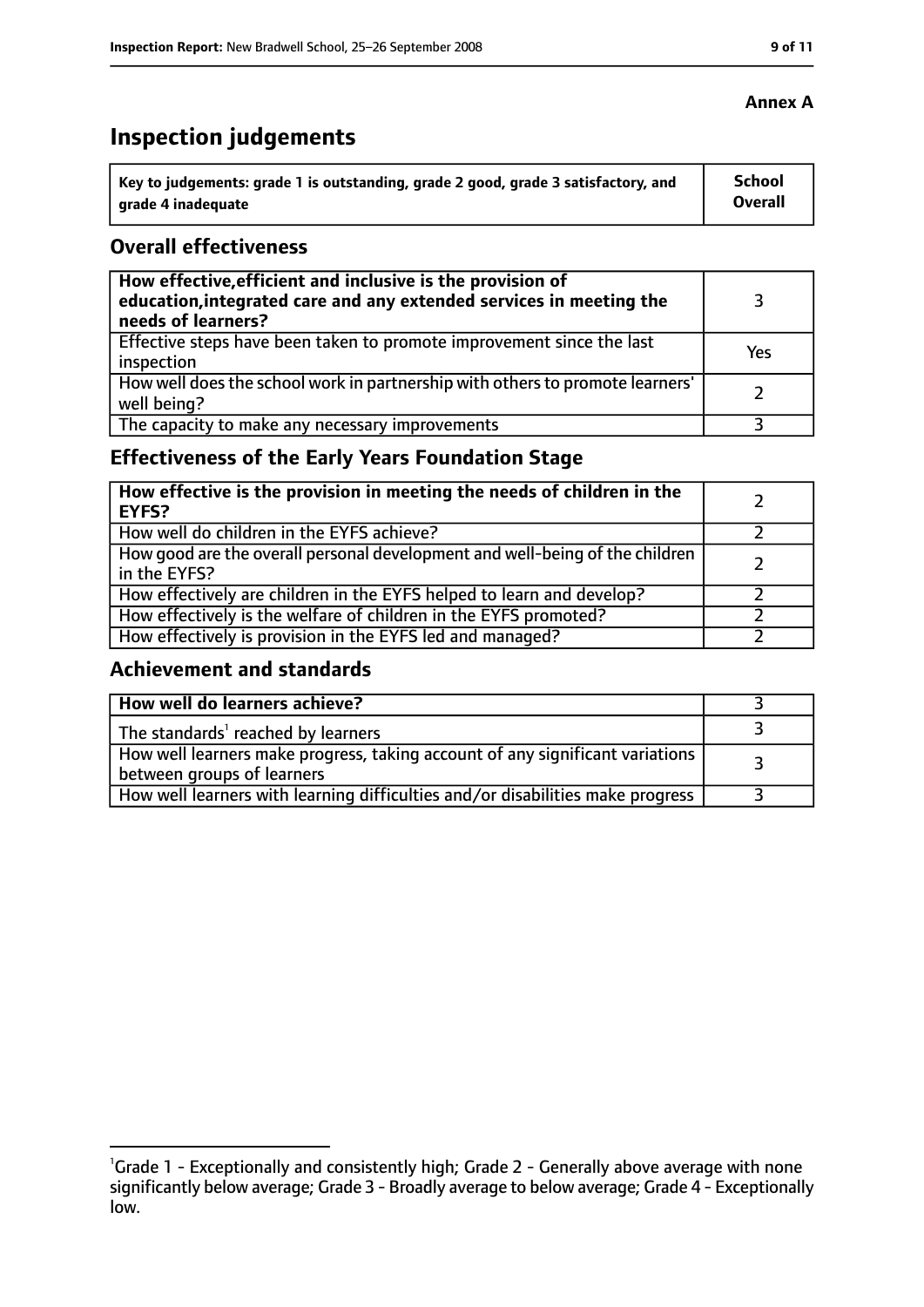# **Personal development and well-being**

| How good are the overall personal development and well-being of the<br>learners?                                 |  |
|------------------------------------------------------------------------------------------------------------------|--|
| The extent of learners' spiritual, moral, social and cultural development                                        |  |
| The extent to which learners adopt healthy lifestyles                                                            |  |
| The extent to which learners adopt safe practices                                                                |  |
| The extent to which learners enjoy their education                                                               |  |
| The attendance of learners                                                                                       |  |
| The behaviour of learners                                                                                        |  |
| The extent to which learners make a positive contribution to the community                                       |  |
| How well learners develop workplace and other skills that will contribute to<br>their future economic well-being |  |

# **The quality of provision**

| How effective are teaching and learning in meeting the full range of<br>learners' needs?                |  |
|---------------------------------------------------------------------------------------------------------|--|
| How well do the curriculum and other activities meet the range of needs and<br>  interests of learners? |  |
| How well are learners cared for, quided and supported?                                                  |  |

# **Leadership and management**

| How effective are leadership and management in raising achievement<br>and supporting all learners?                                              |     |
|-------------------------------------------------------------------------------------------------------------------------------------------------|-----|
| How effectively leaders and managers at all levels set clear direction leading<br>to improvement and promote high quality of care and education |     |
| How effectively leaders and managers use challenging targets to raise standards                                                                 |     |
| The effectiveness of the school's self-evaluation                                                                                               | 3   |
| How well equality of opportunity is promoted and discrimination eliminated                                                                      | 3   |
| How well does the school contribute to community cohesion?                                                                                      |     |
| How effectively and efficiently resources, including staff, are deployed to<br>achieve value for money                                          | 3   |
| The extent to which governors and other supervisory boards discharge their<br>responsibilities                                                  |     |
| Do procedures for safequarding learners meet current government<br>requirements?                                                                | Yes |
| Does this school require special measures?                                                                                                      | No  |
| Does this school require a notice to improve?                                                                                                   | No  |